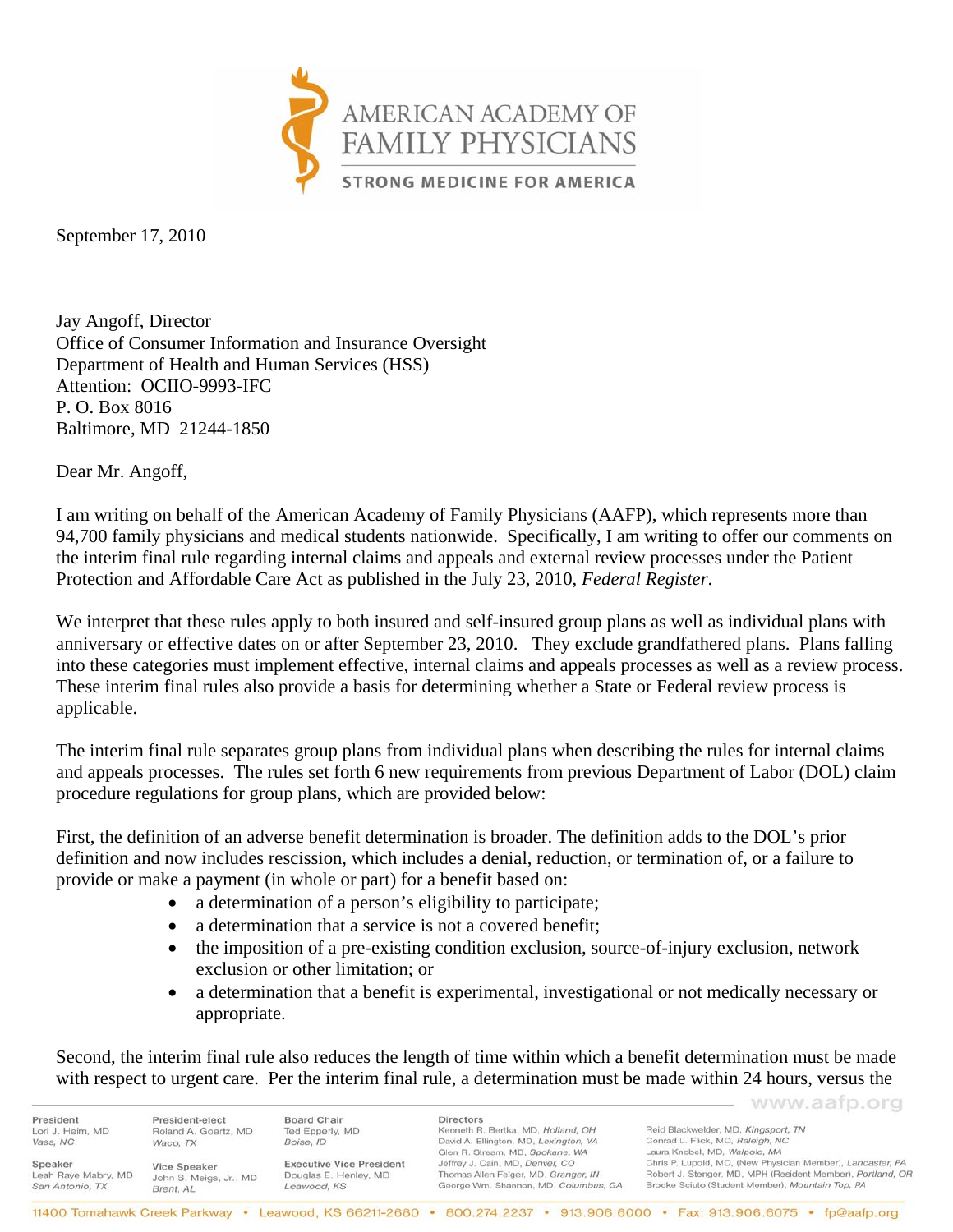Claim Appeals September 17, 2010 Page 2

previous 72 hours, from the time the urgent care claim is received by the plan, and a notice of the decision must be issued within that time, too.

Third, the interim final regulations provide additional criteria to ensure that a claimant receives a full and fair review. Moreover, the claimant must be provided with the rationale of the decision.

Fourth, the interim final regulations provide new criteria with respect to avoiding conflicts of interest. The independence and impartiality of the person(s) making the decision must be assured, and the choice of who reviews claims cannot be based on the likelihood that the person will support the denial or the contracting of the expert be based on a reputation for outcomes in contested cases.

Fifth, the interim final regulations require a plan or issuer to provide notice to enrollees in a culturally and linguistically appropriate manner as well as include information sufficient to identify the claim involved, including date of service, provider, amount, diagnostic and treatment code(s), and the reason for the adverse benefit determination, including the denial code(s). The plan or issuer must also provide a description of the available appeals and review processes, including how to initiate one and the contact information for assistance.

Finally, the rules provide that if a plan or issuer fails to adhere to all of the requirements of the internal claims review and appeals processes, the claimant may initiate an external review.

Issuers of individual health insurance coverage must comply with all the requirements above, plus three additional requirements:

- The scope of the internal claims and appeals process is broadened to include initial eligibility determinations, since eligibility is frequently based on the individual's health status, including preexisting conditions. For plan years after January 1, 2014, a prohibition on pre-existing conditions exclusions takes effect.
- Only one level of internal appeal is required.
- Individual health insurance issuers must keep all records of claims and appeals for at least 6 years, which is the same for group plans under Employee Retirement Income Security Act (ERISA) recordkeeping requirements.

The interim final rule also outlines whether a State or Federal external appeals process is applicable. If a plan includes the minimum consumer protections provided under the National Association of Insurance Commissioners' Uniform Model Act, then the State external review process applies. If not, the Federal external appeals process applies. We agree with the Departments that these minimum consumer protections should apply, and we also agree with the Departments' acknowledgement that State appeals processes are more effective when they are administered consistently across the market. The Departments request comments regarding whether the Federal external review process should apply to all plans and issuers if the State external process does not apply to all issuers in the State (e.g., a particular health maintenance organization in a State). The Departments acknowledge that currently there are inconsistent claims and appeals processes, which lead to a patchwork of consumer protections. We agree with this statement. If, after the proposed opportunity to comply with established external claims and appeals processes has expired, a plan or issuer that has not implemented needed